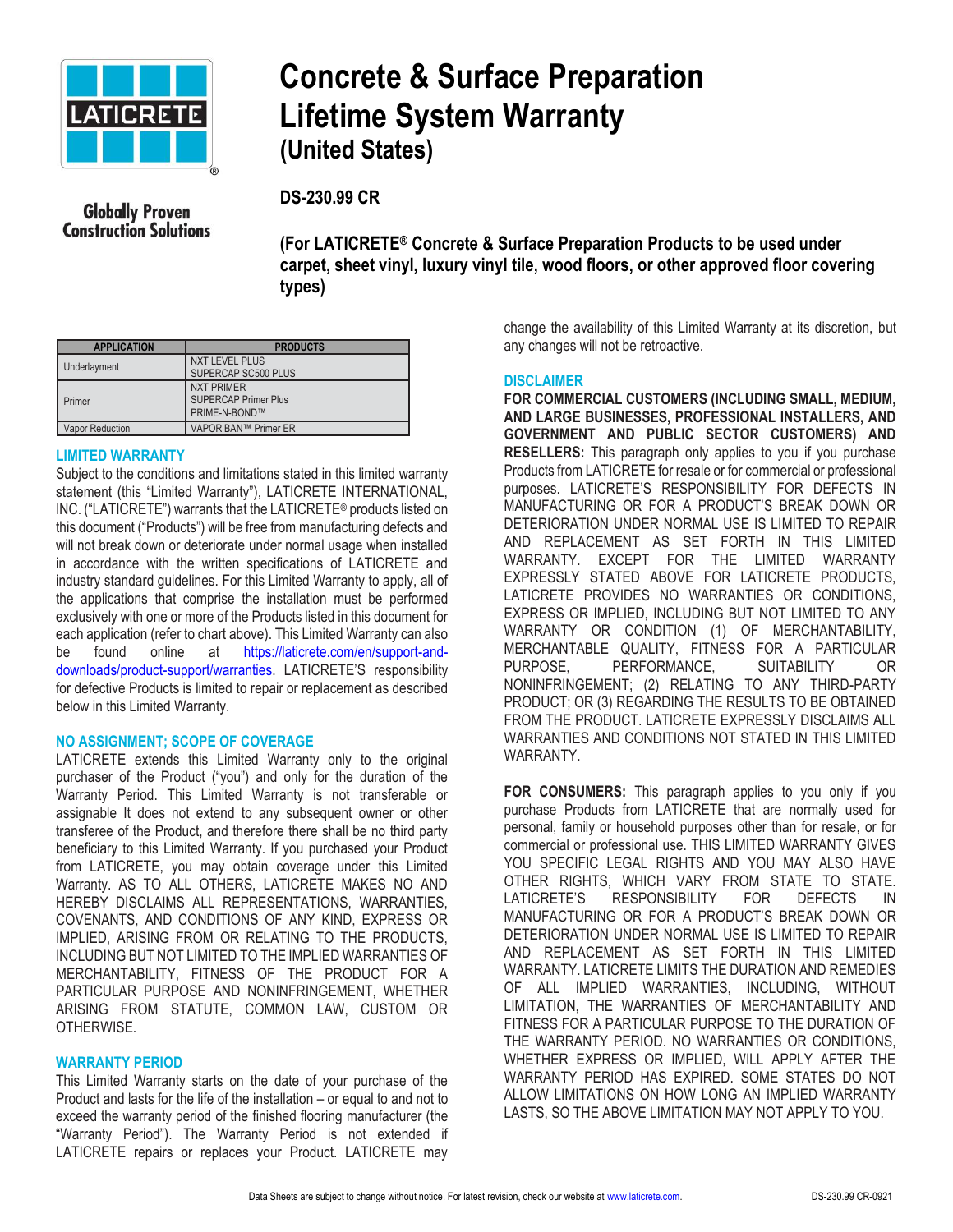

## **Concrete & Surface Preparation Lifetime System Warranty (United States)**

**Globally Proven Construction Solutions**  **DS-230.99 CR**

**(For LATICRETE® Concrete & Surface Preparation Products to be used under carpet, sheet vinyl, luxury vinyl tile, wood floors, or other approved floor covering types)** 

### **LIMITATION OF LIABILITY**

THE REMEDIES DESCRIBED BELOW IN THE "EXCLUSIVE REMEDY" SECTION BELOW ARE YOUR SOLE AND EXCLUSIVE REMEDIES, AND LATICRETE'S ENTIRE LIABILITY, FOR ANY BREACH OF THIS LIMITED WARRANTY. LATICRETE'S LIABILITY SHALL, UNDER NO CIRCUMSTANCES, EXCEED THE ACTUAL AMOUNT PAID BY YOU FOR THE DEFECTIVE PRODUCT, NOR SHALL LATICRETE UNDER ANY CIRCUMSTANCES BE LIABLE FOR ANY CONSEQUENTIAL, INCIDENTAL, SPECIAL OR PUNITIVE DAMAGES OR LOSSES, WHETHER DIRECT OR INDIRECT. SOME STATES DO NOT ALLOW THE EXCLUSION OR LIMITATION OF INCIDENTAL OR CONSEQUENTIAL DAMAGES, SO THE ABOVE LIMITATION OR EXCLUSION MAY NOT APPLY TO YOU.

#### **EXCLUSIVE REMEDY**

The sole and exclusive remedy for a breach of this Limited Warranty is replacement of only the specific portion of the installation that is proven to be defective. LATICRETE will pay for replacement of its own products and replacement of finishing materials, as well as for labor for the replacement installation, provided that LATICRETE will not pay more for the replacement than the original purchase price of the portion being replaced as calculated on a square-foot (or, if applicable, square-meter) basis. LATICRETE will not pay for replacement of any portion of the installation that is not proven to be defective. In the event that the sole and exclusive remedy described above fails of its essential purpose, the liability of LATICRETE is limited to the monetary value, on a square-foot (or, if applicable, square-meter) basis, of the original purchase price of the portion being replaced.

#### **EXCLUSIONS**

This Limited Warranty does not cover any damage due to (a) transportation; (b) storage; (c) improper use; (d) failure to follow LATICRETE's Product instructions and industry standard guidelines; (e) modifications; (f) unauthorized repair; (g) normal wear and tear; or (h) external causes such as accidents, abuse, or other actions beyond LATICRETE's reasonable control, including cracking due to structural movement, excessive deflection or other failure in the substrate.

This Limited Warranty excludes any Products used in any submerged, industrial and exterior applications. Please refer to individual product data sheets available at [https://laticrete.com/en/support-and](https://laticrete.com/en/support-and-downloads/product-support/data-sheets)[downloads/product-support/data-sheets](https://laticrete.com/en/support-and-downloads/product-support/data-sheets) for specific guidelines.

This Limited Warranty also excludes any Products used in any exterior facades with ceramic tile, stone, adhered masonry veneer, or thin brick installed over substrates with steel or wood framing - see Data Sheet 230.15 for such applications.

This Limited Warranty does not apply to the Floor Warming Thermostat and STRATA\_HEAT™ Thermostat sold by LATICRETE – please see Data Sheet 230.13 for full details on the LATICRETE warranty terms that apply to these products.

*\*\*Note: Efflorescence is a normal condition of Portland cement mortars and is not a defective condition.* 

#### **HOW TO MAKE A CLAIM**

To make a claim under this limited warranty, you must notify LATICRETE in writing within thirty (30) days of the discovery of the alleged manufacturing defect. At the option of LATICRETE, you may be required, as a condition of this limited warranty, to provide proof of product purchase and use.

#### **Address your claim to:**

LATICRETE International, Inc. 1 LATICRETE Park North Bethany, CT 06524-3423 USA Attn.: Technical Services Department

#### **SEVERABILITY**

If any portion of this Limited Warranty is held to be illegal or unenforceable, such partial illegality or unenforceability shall not affect the enforceability of the remainder of the Limited Warranty.

#### **TECHNICAL INFORMATION**

Technical assistance and information are available by calling the LATICRETE **Technical Services Line:** 

| Toll Free: | 1.800.243.4788, ext. 1235       |
|------------|---------------------------------|
| Telephone: | +1.203.393.0010, ext. 1235      |
| Fax:       | +1.203.393.1948                 |
| E-mail:    | technicalservices@laticrete.com |
|            |                                 |

Web and Chat: [www.laticrete.com](http://www.laticrete.com/)

Data Sheets are subject to change without notice. For the latest versions of Data Sheets, please visit our website at [www.laticrete.com.](http://www.laticrete.com/)